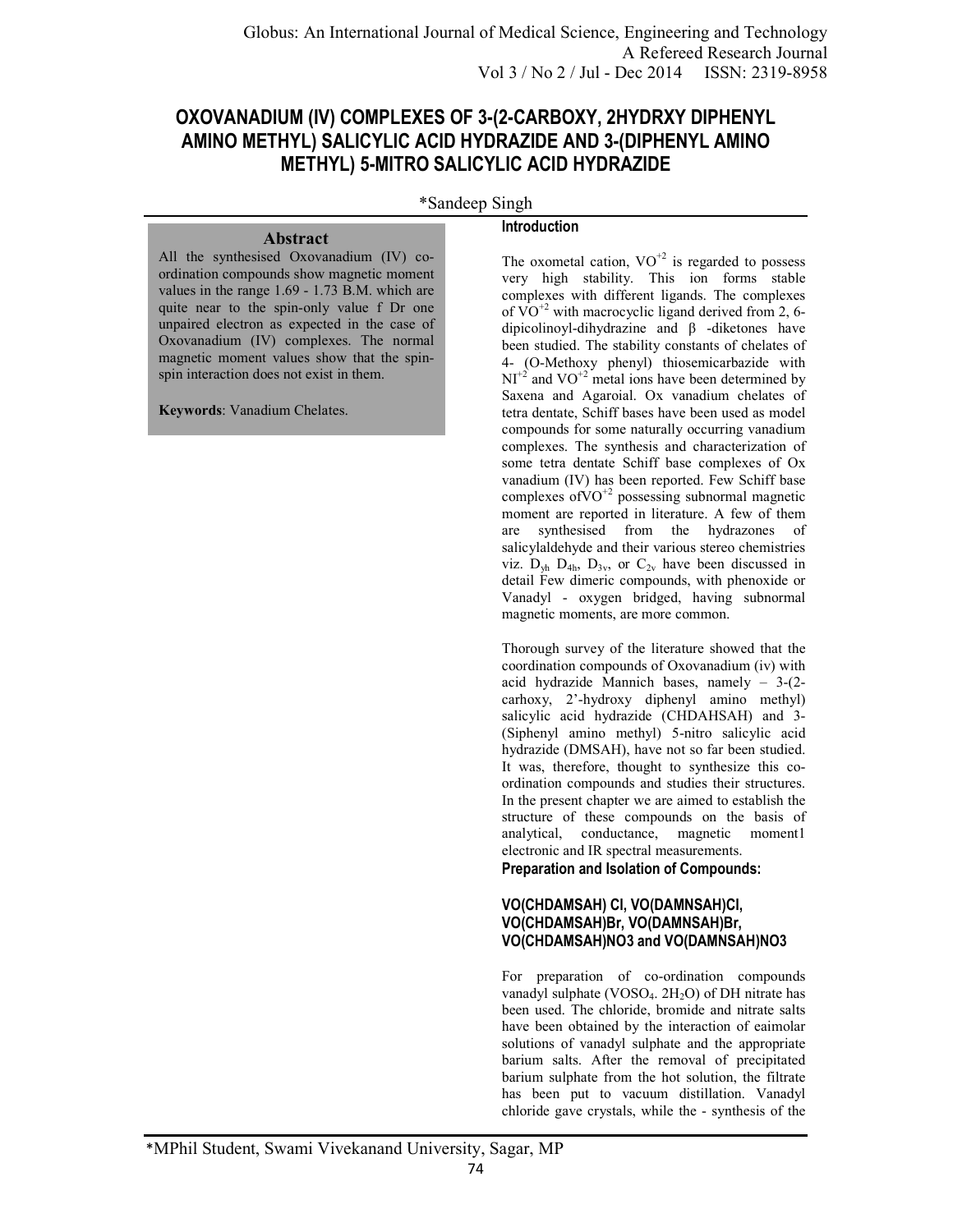co- ordination compounds of vanadyl bromide and vanadyl nitrate has been carried out by using the concentrated solutions, Ethanolic solution of the respective vanadyl salt was added to the hot ethanolic solution of the ligand (10 m mol). The mixed solution was thoroughly stirred and refluxed for about an hour over a water bath. The solution on concentration and cooling yielded crystalline products. The compounds were filtered, washed with distilled water, ethanol and dried in a oven at  $\sim$  80°C. Yield ~58 % these compounds are insoluble in water and common organic solvents i.e. chloroform, acetone, ethanol, methanol but their considerable solubility was observed in DMF and DMSO. the solution of the ligand (10 m mol). The ution was thoroughly stirred and refluxed an hour over a water bath. The solution ntration and cooling yielded crystalline The compounds were filtered, washed lled water, ethanol

#### **Result and Discussion:**

Vanadium metal was determined gravimetrically by the reported procedure. Elemental analysis (Table - I) of the synthesised co compounds showed 1:1 stoichiometry. The compounds are stable and nonhygroscopic. The color, melting point and the conductivity data are also recorded in Table - I. The molar conductance values in DMSO lie in the The molar conductance values in DMSO lie in the range  $39.8 - 41.2$  ohm<sup>-1</sup> cm<sup>-2</sup> mol<sup>-1</sup> indicating the (Metal-Ligand)

1:1 electrolytic nature of the co- ordination compounds. Thus the anions are not co-ordinated in any case.

#### **Magnetic and Electronic Spectral Studies:**

All the synthesised Oxovanadium (IV) coordination compounds show magnetic moment values in the range 1.69 - 1.73 B.M. which are quite near to the spin-only value f Dr one unpaired electron as expected in the case of Oxovanadium (IV) complexes. The normal magnetic moment values show that the spin-spin interaction does not exist in them. pin-only value f Dr one unpaired<br>ted in the case of Oxovanadium<br>The normal magnetic moment<br>the spin-spin interaction does not<br>um (IV) complexes probably<br>ordinated molecules and in the<br>hindrance they are expected to<br>nidal s

The Oxovanadium (IV) complexes probably exhibit penta co-ordinated molecules and in the absence of steric hindrance they are expected to have square pyramidal structure with co-ordinating atoms of the Mannich bases in the square plane and the oxygen atom in the axial position. The effective electronic configuration of Oxovanadium (IV) is  $d<sup>1</sup>$ . For Oxovanadium (IV) compounds  $(d<sup>1</sup>)$ , only one spin allowed band is expected due to the transition  $\frac{2\pi}{2}$   $\Rightarrow$   $\frac{2\pi}{3}$  in octahedral. the Mannich bases in the square planet atom in the axial position. The et configuration of Oxovanadium<br>
Dxovanadium (IV) compounds  $(d<sup>1</sup>)$ 

|                                                                   | $I$ ABLE- $I$ |  |
|-------------------------------------------------------------------|---------------|--|
| Ox vanadium (IV) Co-Ordination Compounds of Chadmsah and Damn Sah |               |  |

| Compounds                                         | Analysis %: Calcd. (Found) |                  |                |                  |                          |              |                          |                   | Conducti-                            |  |
|---------------------------------------------------|----------------------------|------------------|----------------|------------------|--------------------------|--------------|--------------------------|-------------------|--------------------------------------|--|
|                                                   | Metal                      | $\mathcal{C}$    | H              | N                | Halogen                  | Colour       | M.P<br>(C <sub>C</sub> ) | $\mu$ eff<br>M.P. | Vity<br>ΔΜ<br>$(Ohm-1cm2)$<br>Mo1.1) |  |
| $[\text{Vo}(C_{21}H_{18}N_30_5)]C1$               | 10.30<br>(10.24)           | 50.96<br>(49.94) | 3.64<br>(3.60) | 8.49<br>(8.44)   | 7.17<br>(7.10)           | Green        | 152                      | 1.69              | 39.8                                 |  |
| $[\text{Vo}(C_{20}H_{17}N_40_4)]C1$               | 10.62<br>(10.70)           | 50.05<br>(48.95) | 3.54<br>(3.52) | 11.68<br>(10.61) | 7.40<br>(7.34)           | <b>Brown</b> | 168                      | 1.71              | 41.0                                 |  |
| $\left[ \text{Vo}(C_{21}H_{18}N_3O_5) \right]$ Br | 9.45<br>(9.49)             | 46.76<br>(47.84) | 3.34<br>(3.38) | 7.79<br>(7.84)   | 14.82<br>(14.70)         | Green        | 146                      | 1.73              | 40.8                                 |  |
| $\left[ \text{Vo}(C_{20}H_{17}N_40_4) \right]$ Br | 9.72<br>(9.63)             | 45.81<br>(46.74) | 3.24<br>(3.26) | 10.69<br>(10.62) | 15.25<br>(15.40)         | <b>Brown</b> | 175                      | 1.70              | 41.2                                 |  |
| $\left[ \text{Vo}(C_{21}H_{18}N_3O_5) \right]$ No | 9.77<br>(9.72)             | 48.37<br>(47.38) | 3.45<br>(3.40) | 10.74<br>(10.71) | $\overline{\phantom{0}}$ | Green        | 158                      | 1.71              | 41.0                                 |  |
| $\left[ \text{Vo}(C_{20}H_7N_40_4) \right]$ No    | 10.06<br>(9.90)            | 47.43<br>(46.49) | 3.36<br>(3.32) | 15.41<br>(15.34) |                          | Green        | 184                      | 1.73              | 40.6                                 |  |

environment but on lowering of the symmetry  $T_2g$ and  $E_g$  terms yield  $B_{2g}$ ,  $E_g$  and  ${}^{1}A_{1g}$ ,  $B_{2g}$  terms as a result of further splitting.

The d-orbitals of Vanadium get Split giving the following electronic transitions: orbitals of Vanadium get Split giving the<br>
ng electronic transitions:<br>  $\frac{dx}{y} \rightarrow \frac{dz^2}{dx^2}$ <br>
Oxovanadium (IV) complexes generally exhibit

 $\text{d}xy \rightarrow \text{d}yz$ ,  $\text{d}xz$ ,

three bands lying in the range  $11,000$  to  $15,000$  cm<sup>-</sup>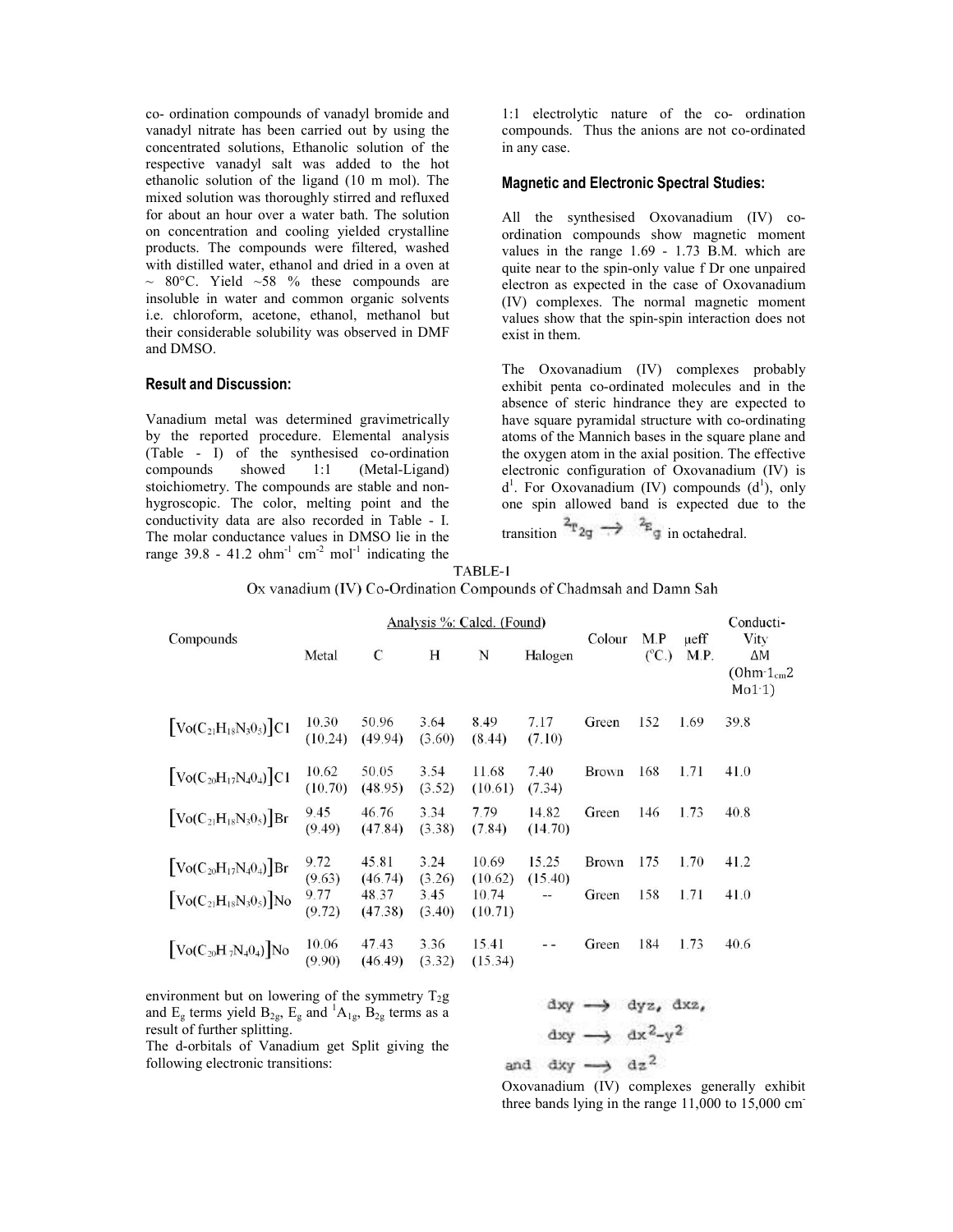$1$  (band I), 15,000 to 20,000 cm<sup>-1</sup> (band II) and  $21,000$  to  $30,000$  cm<sup>-1</sup> (band III), corresponding to d-d transitions,

$$
\begin{array}{ccc}\n^2 & & \rightarrow & \mathbb{Z}, \\
^2 & & \rightarrow & \mathbb{Z}, \\
^2 & & \rightarrow & \mathbb{Z}_1\n\end{array}
$$

and  $\overset{2}{\leftrightarrow}$   $\longrightarrow$   $\overset{2}{\leftrightarrow}$   $\overset{2}{\leftrightarrow}$  respectively. The present co-ordination compounds of Oxovanadium (IV) show bands at 12,500 corresponding to ordination at - 12,800 and  $16,800 - 17,130$  cm<sup>-1</sup> and a weak shoulder at about  $22,500$  cm<sup>-1</sup>. On the basis of electronic spectral studies five co-ordinate square pyramidal structure is suggested for these compounds. The electronic spectral bands are tabulated in Table **IR Studies:**  ordinate square pyramidal<br>for these compounds. The<br>are tabulated in Table - II.

Significant structural changes have taken place in the ligands on chelation with metal ion. Diagnostatic IR Significant structural changes have taken place in<br>the ligands on chelation with metal ion.<br>Diagnostatic IR

ELECTRONIC SPCTRAL DATA OF OXOVANADIUM (IV) CO-ORDINATION COMPOUNDS WITH 3 – ( 2 –CARBOXY, 2 – HYDROXY DIPHENYL AMINO METHYL SALICYLIC ACID HYDRAZIDE AND 3 – (DIPHENYL AMINO METHYL ) 5 Table – II – NITRO

| Sl. | Compounds                                         | <b>SALICYLIC ACID HYDRAZIDE</b><br>Band I and its |                                   |        | Band II and its assignments | Band III and its assignments |                                            |  |
|-----|---------------------------------------------------|---------------------------------------------------|-----------------------------------|--------|-----------------------------|------------------------------|--------------------------------------------|--|
| No. |                                                   |                                                   | assignments                       |        |                             |                              |                                            |  |
| -1. | [ Vo $(C_{21}H_{18}N_3O_5)$ ] Cl                  | 12.650                                            | ${}^{2}B$ , $\rightarrow {}^{2}E$ | 16.800 | $B_2 \rightarrow B_1$       | 22,450                       | ${}^2B$ , $\rightarrow {}^2B$ <sub>1</sub> |  |
| 2.  | $[$ Vo $(C_{20}H_{17}N_4O_4)$ $]$ Cl              | 12,500                                            |                                   | 16.950 |                             | 24,500                       |                                            |  |
| 3.  | $[Vol(C_{21}H_{18}N_3O_5)]$ Br                    | 12,800                                            |                                   | 17,100 |                             | 22,480                       |                                            |  |
| 4.  | $[Vol(C_{20}H_{17}N_4O_4)]$ Br                    | 12,700                                            |                                   | 17.100 |                             | 22.500                       |                                            |  |
| -5. | $[$ Vo $(C_{21}H_{18}N_3O_5)$ $]$ No <sub>3</sub> | 12,750                                            |                                   | 17,150 |                             | 22.500                       |                                            |  |
| 6.  | $[$ Vo $(C_{20}H_{17}N_4O_4)$ ] No <sub>3</sub>   | 12,680                                            |                                   | 17,100 |                             | 22.450                       |                                            |  |

frequency bands, characteristic of co-ordination are summarized in Table - III.

The ligands show a band at about 3,260 cm' due to frequency bands, characteristic of co-ordination are<br>summarized in Table - III.<br>The ligands show a band at about 3,260 cm' due to<br>the superimposed stretching vibrations of -NH bands of the hydrazide amino and amino groups. It suffers a depression of  $40 - 60$  cm<sup>-1</sup> in the chelates, which clearly shows the co-ordination of hydrazinic  $-NH<sub>2</sub>$  to the metal ion. Further a strong band. (amide Ist band) found at about  $1,650$  cm<sup>-1</sup> in the spectra of ligands (CHDAMSH and the spectra of ligands (CHDAMSH and DAFNSAH), shows a negative shift of  $25 - 35 \text{ cm}^{-1}$ the chelates species. This indicates the participation of the carbonyl oxygen in co-ordination. and amino group<br>cm<sup>-1</sup> in the chela<br>co-ordination

On a careful comparison of the IR spectra of the ligands with that of Oxovanadium (IV) co ordination compounds, it is observed that the ordination.<br>the IR spectra of the<br>pyanadium (IV) co-

group, found at  $3,470 - 3,480$  cm<sup>-1</sup> in the spectra of ligands, is found slightly weak in the spectra of CHDAMSAH co-ordination compounds while this band is absent in the spectra of DAMNSAH co ordination compounds. absorption band characteristic of phenolic -OH slightly weak in the spectra of<br>ordination compounds while this<br>the spectra of DAMNSAH co-

absorption band characteristic of phenolic<br>group, found at 3,470 - 3,480 cm<sup>-1</sup> in the spec<br>of -NH CHDAMSAH co-ordination compounds whil<br>roups. It band is absent in the spectra of DAMNSAI<br>chelates, ordination compounds.<br>t The weak intensity of the band (due to -OH) in the spectra of CHDAMSAH co-ordination compounds seems to be due to the deprotonation of only one spectra of CHDAMSAH co-ordination compounds<br>seems to be due to the deprotonation of only one<br>phenolic group during the process of co-ordination. The phenolic -OH group present in the amino The phenolic -OH group present in the amino moiety is assumed not to take part in co-ordination as this is not suitably located for taking part in chelation. The band observed at  $1,320$  cm<sup>-1</sup> in the spectra of the ligand (due to tertiary amino group) spectra of the ligand (due to tertiary a gets shifted to lower frequency region.

TABLE-III

MAIN IR FREQUENCY BANDS WITH THEIR ASSIGNEMENTS IN OXOVANDIUM (IV) COMPLEXES WITH CHDAMSAN AND DAMNSHA

| Compounds                         | $vC=0$  | <b>v</b> NH <sub>2</sub> | $vC-N$         | $v = 0$        | $v$ C-H          | $\n  b$ M-O | $\n  b M-N$ |      | $vM-X$ $vCN+$ |
|-----------------------------------|---------|--------------------------|----------------|----------------|------------------|-------------|-------------|------|---------------|
|                                   |         |                          | (Terti-<br>arv |                | (Arom-<br>atic)  |             |             |      | S NH          |
|                                   |         |                          | amine)         |                |                  |             |             |      |               |
| $[VO(C_{21}H_{18}N_3O_{53}]C1]$   | 1615sh  | 3220                     | 1290           | 980            | 30.25 w 660      |             | 580         | 240  | 1545          |
| $[VO(C21H18N2O5]C1$               | 1620sh  | 3205                     | 1280           | 975            | 30.20 w 655      |             | 590         | 240  | 1550          |
| $[VO(C_{21}H_{18}N_3O_{51}]Br$    | 16120sh | 3200                     | 1280           | 980            | 30 15 m 650      |             | 585         | 180  | 1550          |
| $[VO(C21H18N2O5]Br$               | 1610sh  | 3210                     | 1285           | 985            | 30 20 w 655      |             | 570         | 175  | 1545          |
| $[VO(C21H18N2O51]No3]$            | 1620sh  | 3200                     | 1280           | 980            | 30 25            | 655         | 580         | ш.   | 1550          |
| $[VO(C_{21}H_{18}N_2O_{51}]No_3]$ | 1615sh  | 3215                     | 1290           | 1002426<br>975 | w<br>30.20 w 660 |             | 575         |      | 1540          |
|                                   |         |                          |                |                |                  |             |             | $-1$ |               |